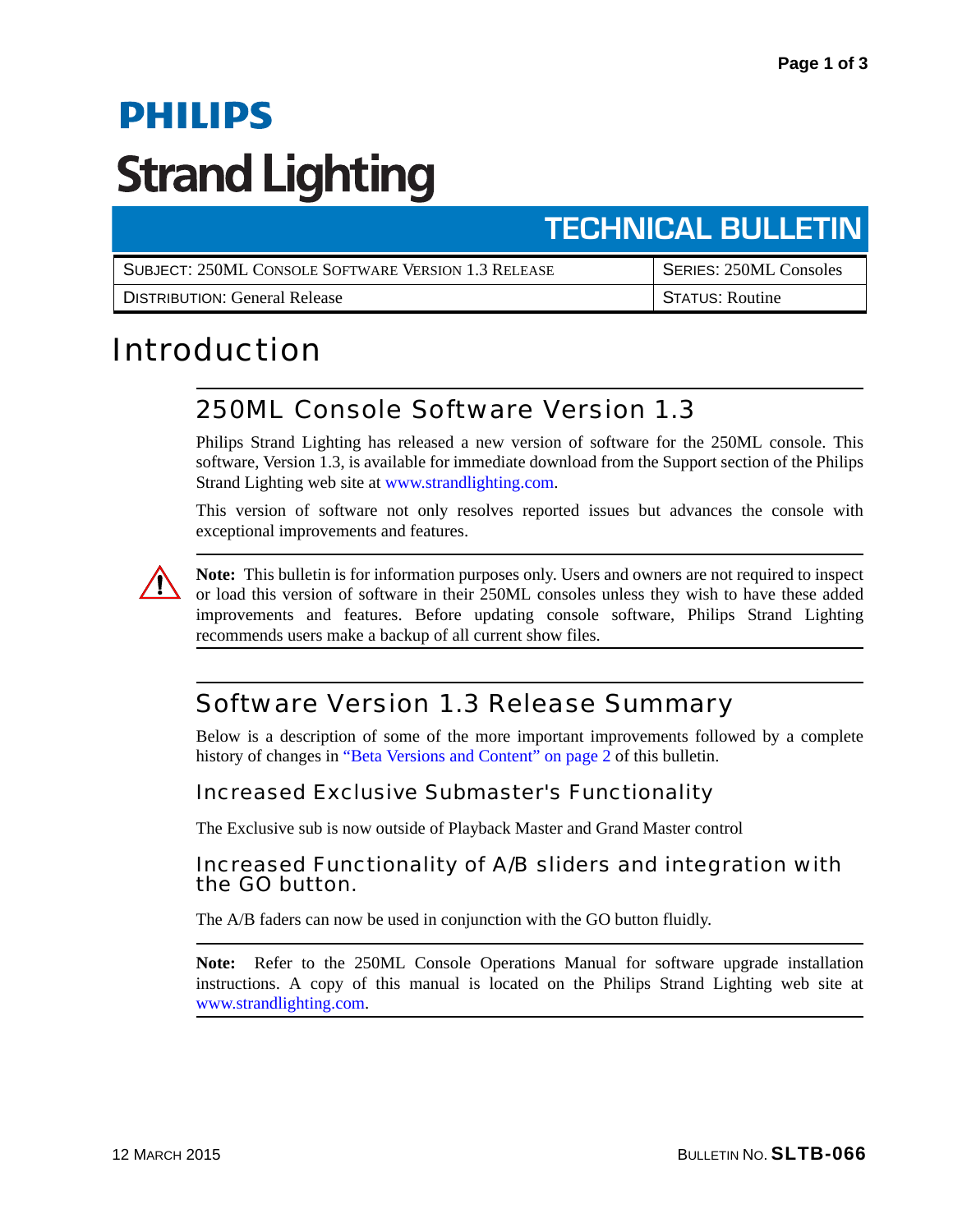### <span id="page-1-0"></span>Beta Versions and Content

This is the complete list of the beta versions and the content of each beta software version.

#### V1.3

Correct versioning numbers on color screen and external monitor.

#### V1.295B

• The Exclusive sub is now outside of Playback Master and Grand Master control. Also should not be able to be grabbed with the encoder wheel.

#### V1.294B

- Add the function of Hold [shift] + [home]: release all fixture attribute to default value.
- Fix the issue on Group: Select a Group will not change the position / color information.
- Fix the issue on Group: Select a new Group, it will capture the previous Group in existing level.
- Fix the issue on Effect: When record SUB, Effect can override static position  $\&$  static position can override Effect.
- Fix the issue on display: The Position on monitor show "C:01", but NOT "P:01"
- Add the function: Manual Playback of Cues using A/B sliders with no fade time.
- Fix the issue on running Auto Cue Playback.

#### V1.291B

- The Position on monitor now correctly shows "P:01".
- Adds the function: Manual Playback of Cues using A/B sliders with no fade time. control by manual slider.

#### V1.29B

- Adds Hold [Shift] + [Home]: release all fixture attribute to default value.
- Hold [untag] + [fixture]/[Position]/[Color]/[Beam]: release corresponding attribute.
- Hold  $[untag] + s1---s10$  (only in fixture status): release corresponding fixture.
- Hold [fixture]/[Position]/[Color]/[Beam] + [Home]: release and return to default value.
- Hold [home] + [fixture]/[Position]/[Color]/[Beam]: only return to default value.
- Hold [shift ] + [home]: release All fixture and all attribute. Return to default value.
- Hold  $[shift] + s1....s10$  (only in fixture status): only release corresponding Fixture attributes.

#### V1.28B

When a chase is recorded onto a submaster on a higher page number, it will no longer be reassigned to a different page.